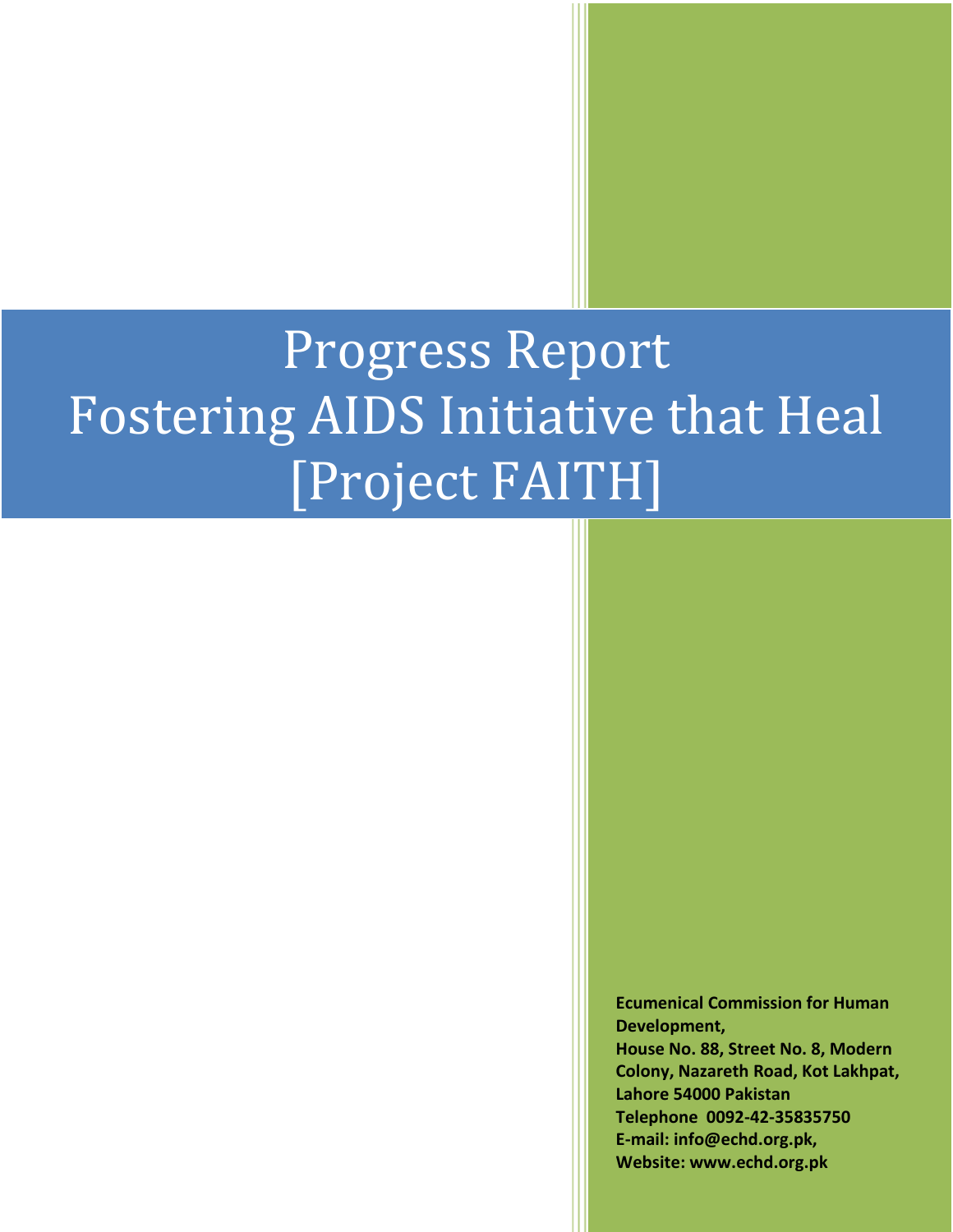

# taking sides

#### **FINAL REPORT FORM FOR WACC-SUPPORTED PROJECT**

This document is for end-of-project reporting. It has two parts: a) Narrative Report; b) Financial Report. You will need to refer to your Project Application Form, the Agreement with WACC, and your bank statement when completing this form. Please return it with supporting documents and materials to WACC. Please answer the questions as fully as possible.

#### **THE NARRATIVE REPORT**

| 1. Project Title: (as appeared in the Agreement)                                                                                      | Fostering AIDS Initiative that Heal - Project FAITH                                             |  |
|---------------------------------------------------------------------------------------------------------------------------------------|-------------------------------------------------------------------------------------------------|--|
| 2. Project Reference Number: (as appeared in the<br>Agreement)                                                                        | 1020                                                                                            |  |
| 3. Full Name of Project Holder:                                                                                                       | Ms. Riffat Rafique, Executive Director<br>Mr. James Rehmat, Program Manager                     |  |
| 4. Full Address:                                                                                                                      | House No. 88, Street No. 8, Modern Colony, Nazareth Road,<br>Kot Lakhpat, Lahore 54000 Pakistan |  |
| 5. Name of Country:                                                                                                                   | Pakistan                                                                                        |  |
| 6. Period the project was implemented:<br>(from month/year to month/year)                                                             | 1 <sup>st</sup> March 2010 - 28 <sup>th</sup> February 2011                                     |  |
| 7. Project Grant received:                                                                                                            | Amount in local currency: 1,066,367.50                                                          |  |
| [You must include any bank charges deducted]                                                                                          | Amount in Euros or US\$ (circle as appropriate): 9,350                                          |  |
| 8. Date(s) Project Grant(s) were received: (as in<br>your bank statement)<br>1 <sup>st</sup> remittance<br>2 <sup>nd</sup> remittance | Euro: 9,350 dated 17 <sup>th</sup> March 2010<br>Euro: 1,650 till receivable                    |  |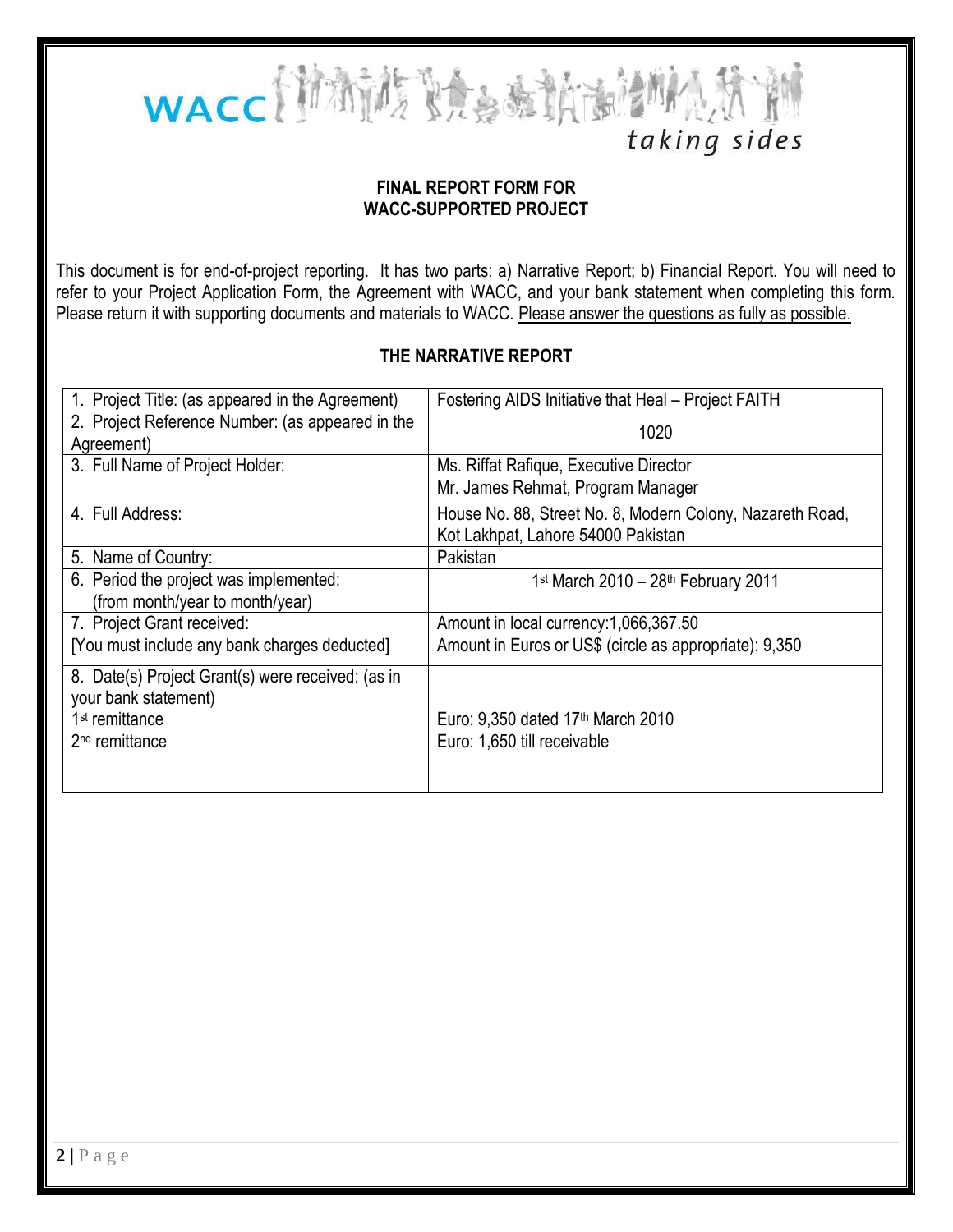# **ACKNOWLEDGMENT**

Ecumenical Commission for Human Development expresses its gratitude to individuals and partner organizations who generously contributed their expertise and experience to the project. In a project such as this many people and civil society organizations are to be acknowledged. Among the foremost are the contributors and glides whose expertise and dedication to the project is most appreciated.

The project "Fostering AIDS Initiative that Heal" Lahore has been successfully completed in twelve months at five union councils of Liaqatabad (UC 129), Kot Lakhpat (UC 130), Kanchi Amer Sidhu (UC 134), Attari Saroba (UC 141) and Youhanabad (UC 142) of Lahore district with technical and financial assistance of The World Association of Christian Communication, Canada.

Special thanks are extended to Dr. Sarah Macharia; who is Programme Manager for HIV/AIDS, Communication and Stigma Programme, and Ms. Lavinia Mohr, Director Programmes, for coordination and financial support for the project and their valuable technical inputs for Ecumenical Commission for Human Development. These inputs are a source of encouragement and guidance for us to perform the above mentioned project at grass root level.

We also acknowledge the encouragement and technical assistance provided to us by our Board of Directors. Internally, we acknowledge the tireless efforts and participation of our technical advisor Mr. Joseph Sadiq, who supported us in project implementation process, capacity building of project staff, developing monitoring tools and internal evaluation of the project. We are also acknowledging Mr. Yunis Khuhsi to carry out the Research Study on "Attitudes of Religious Leaders towards People Living with HIV & AIDS."

Special thanks are also extended to Mr. James Rehmat, Programme Manager, Mr. Kamran Yousaf, Mr. Sadique John Mr. Kashif Nawab & Mr. Muhammad Asim (living with HIV/AIDS), Ms. Joyce Alfred, and Ms. Rozina Babar Ali, for their efforts for the project. Last but not least, special thanks are also extended to our pioneer volunteers Mr. Johnson Rehmat, Miss. Misbah Shafqat and Mr. Muddassar Shafqat for their efforts for Ecumenical Commission for Human Development.

Credit of success also goes to all the participants for their keen interest and efforts through the project activities for combating against HIV/AIDS in Pakistan.

Riffat Rafigue

**RIFFAT RAFIQUE Executive Director**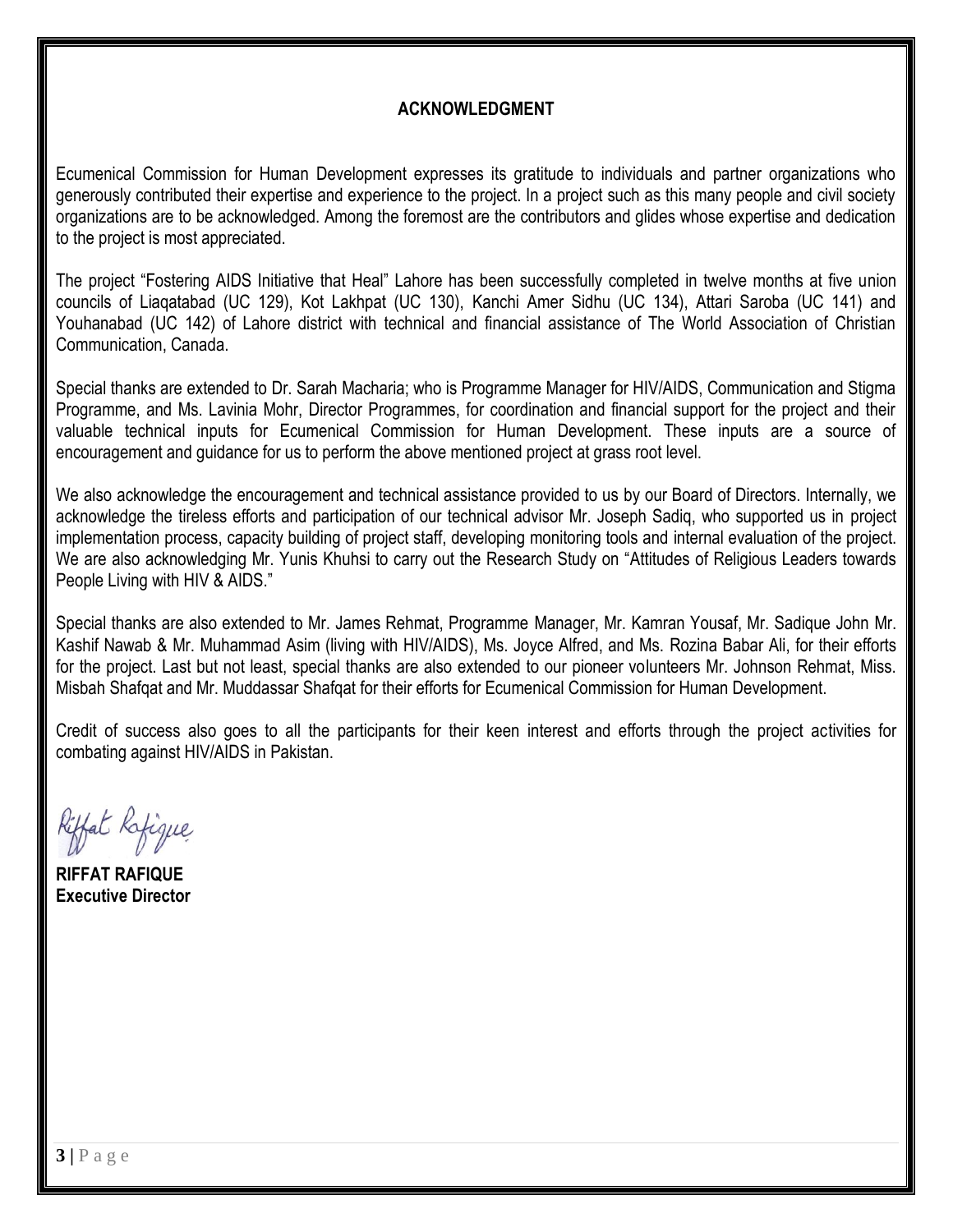#### **Project Summary**

The project involved in basic sharing to religious leaders in the national response to HIV for reducing discrimination and stigmatization toward HIV-positive people by discouraging the labeling of People Living with HIV and AIDS as immoral and help people courageously face the challenges of the epidemic by providing information, skills and necessary services for HIV prevention and control among different stakeholders in five towns of Lahore. The project was start with the orientation and training of project team. The project team identifies the target population/groups from religious community and organized them to become advocates and serves as second resource persons in their own congregations and parishes.

During the project life level of existing knowledge, attitude and practices was assessed by Participatory Learning & Action technique and carried out different interventions like design, develop and printing of IEC material, training manuals, organized interfaith HIV/AIDS dialogues, traditional performing art, Film Documentary of HIV/AIDS positive people, formation of Interfaith HIV/AIDS Network, hold Interfaith HIV/AIDS Conference on World AIDS Day conduct advocacy seminars and capacity building workshops for youth and religious leaders. Sada-e-Noor Resource Center was also strengthen and provide voluntary counseling, referral and testing services to young people and general community.

#### **Project Background**

Pakistan is the second largest country that stands a few steps behind India and Nepal in terms of HIV epidemic. Despite many efforts, the HIV infection rate has increased significantly over the past few years and in fact, the country has moved from a low prevalence to concentrated epidemic with HIV.

The emergence of religious schools in general and particularly in Pakistan is to provide a centre for religious education to future generations. It is also a popular perception that lack of access to formal education and financial resources, families are the pull factors for fostering enrollments in religious schools. Almost all of these religious schools impart religious knowledge only, without a feel of general knowledge, sciences, interpersonal and communication skills and international languages. Children and young people in formal education structures on one the other hand speak and write fluent English, are adept at general knowledge and world affairs, excel in scientific subjects and have a bright future prospects.

Stigma and discrimination have often been identified as primary barriers to effective HIV prevention, as well as the provision of treatment, care and support. Such viewpoints tend to employ stigma and discrimination as a catch-all for the multiplicity of negative beliefs, attitudes and actions related to the disease. Stigma often leads discrimination and this, in turn, leads to human rights violations for people living with HIV/AIDS (PLWHA) and their families.

Discrimination occurs when negative thoughts lead people or institutions to take, or omit to take, action that treats a person unfairly and unjustly on the basis of their presumed or actual HIV/AIDS status. Some examples of discrimination include hospital or prison staff denying health services to a person living with HIV/AIDS; employers terminating a worker from his/her job on the grounds of his or her actual or presumed HIV status; or families/communities rejecting those living with, or believed to be living with, HIV/AIDS. Such discriminatory acts, based on presumed or actual HIV status, are a violation of human rights.

Religious leaders have a great role to play in HIV/AIDS prevention care and support as well as reducing stigma and discrimination. Due to the respect accorded to them, their involvement and role modeling is high visible and can have a strong impact on the general public. As trusted source of information, they can help to increase the level of knowledge and awareness about HIV/AIDS and prevention methods. It is known that knowledge alone is not enough to effect behavior change, particularly related to reproductive health issues like HIV and AIDS, also known as the knowledge-behavior gap.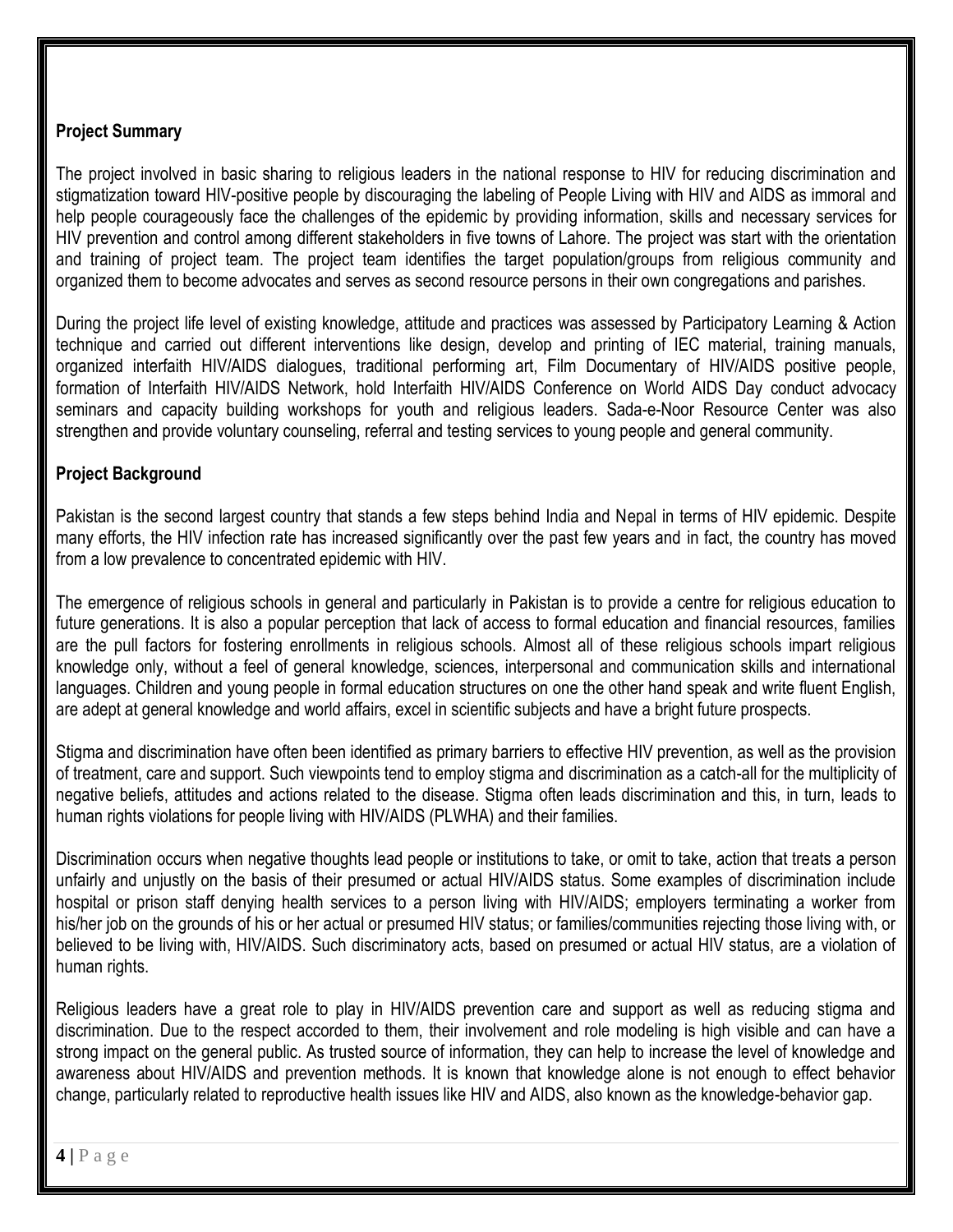In March 2010, ECHD initiated a new dimension for its project "Fostering AIDS Initiative that Heal" [Project FAITH] in Pakistan with the financial support of the World Association for Christian Communication, Canada by streamlining and implementing a one year project for youth and religious leaders in Christian and Muslim religious schools.

The rationale was to reach out to young people and religious leaders in religious seminaries and equip them with skills to bridge the gap between the formal education and life skills based education. This effort was initiated to empower them to adopt safe, health-seeking behaviors and protect them from abuse, exploitation, drugs and diseases. These religious scholars were the spokes persons of the project within their respective target areas, and now after one successful year of implementation and observing the positive change in behaviors of young people and teachers the, religious leaders are willing to take up the role of advocating for its replication and up scaling with other religious schools within their areas of access.

# **Project Goal**

The overall goal of the project is to involving religious leaders in the national response to:

- Reduce discrimination and stigmatization toward HIV-positive people by discouraging the labeling of PLWHA as immoral and;
- Help people courageously face the challenges of the epidemic by providing information that serves to acknowledge the existence of HIV and deepen understanding of HIV/AIDS.

# **Project Objectives**

- To involve and sensitize religious leaders, theological seminary students, and people living with HIV and AIDS for reducing stigma and discrimination and HIV/AIDS related issues.
- To design, develop and distribute IEC materials and publications e.g. training manuals, stigma and discrimination related tools, posters, booklets, T-Shirts and Red Ribbon Pin for raising awareness.
- To strengthen an existing Sada-e-Noor Resource Centre as the place for people living with HIV/AIDS and religious leaders to share their problems and knowledge to reducing stigma and discrimination in general public.
- Strengthening the capacity of religious leaders and people living with HIV/AIDS of both genders on focusing communication skills, human rights, gender inequality and social injustice in addressing stigma and discrimination and HIV/AIDS related issues.
- To establish Interfaith HIV/AIDS Network and facilitate information sharing with the participation of government line departments, e.g. National and Provincial AIDS Control Programs, UN System Agencies, UNAIDS, National Association of People Living with HIV/AIDS, International NGOs, faith base organizations and media.

# **Intervention Strategy**

- Orientation and capacity building of project team on Basic knowledge of HIV/AIDS, strategies and tools for reducing stigma and discrimination and other HIV/AIDS related issues.
- Identification, registration and selection of target population, and mapping of existing facilities in relation to HIV/AIDS in target union councils of Lahore district.
- □ Formation of Local Groups theological students and religious leaders in target union councils, each group comprised on twenty –twenty five individuals of both genders.
- □ Strengthen the Sada-e-Noor Resource Center at Head office with fully equipped by informatory education and communication material and voluntary counseling, testing and referral services to people living with HIV and AIDS, youth and general public.
- □ Delivery of HIV/AIDS prevention and stigma and discrimination reducing services e.g. conduct baseline study among religious leaders on KAP, printing of IEC material, interfaith dialogue, interactive theatre, film documentary, Commemoration of World AIDS Day, advocacy seminar and training workshop for stakeholders.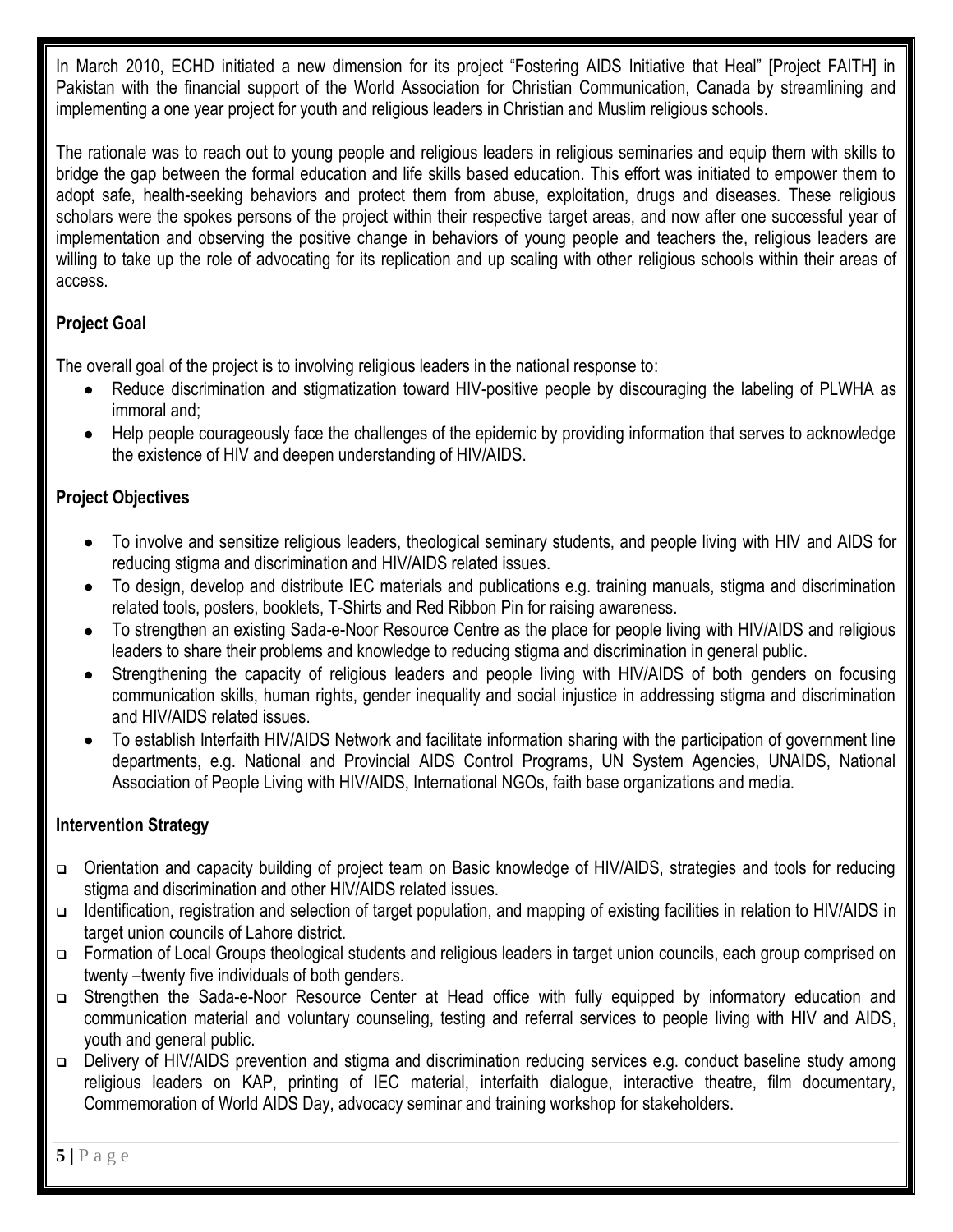Developed linkages at local, provincial, national and international non-governmental organizations working for prevention and control of HIV and AIDS.

# **9. Activities:**

Give a summary of the major activities carried out during the reporting period in comparison with those planned. In case of changes from the original objectives, please explain the reasons. Please describe in detail the activities of the project that were implemented such as content of production, programmes, workshops or training

- 9.1 If the project is a workshop, seminar, or consultation, please attach the list of participants, the themes/topics of their speeches/papers, and any statement, declaration, or book published.
- 9.2 If the project is primarily purchase of equipment, please describe what kind of impact / change the equipment is bringing to the beneficiaries.

# **1. Recruitment of Project Team**

The highly professional project team was engaged through the recruitment policy adopted by the organization. The positions were advertised in the local newspaper and other way of communications and a rigorous process of recruitment and interviews were carried out at head office of the ECHD. Therefore, this process became a tiresome, and after a rigorous process a capable and professional team of professionals were engaged for the project that included the following:

- Ms. Riffat Rafique, Executive Director
- Mr. James Rehmat, Programme Manager
- Mr. Kamran Yousaf, Project Coordinator
- Ms. Joyce Alfred, Community Mobilization Officer
- Ms. Rozina Babar Ali, Community Mobilization Officer
- Mr. Sadique John, Community Mobilization Officer
- Mr. Kashif Nawab, Community Mobilization Officer
- Mr. Muhammad Asim, People living with HIV/AIDS, Counselor at Sada-e-Noor Resource Center

# **2. Capacity Building of Project Team**

As working with stakeholders mentioned above for reducing stigma and discrimination related to HIV/AIDS, the following measures were taken by the organization for capacity building of project staff.

## **Project Orientation**

As per policy and induction plan of Ecumenical Commission for Human Development, new staff was hired on one year contract and briefed on the project goal, objectives and interventions along with vision, mission and goal of the organization. The staff was also briefed on policies and procedures of the organization and also given the project document to study and to develop common understanding on the objectives of the project.

## **Training Workshop**

The training workshop was carried out at the Sada-e-Noor Resource Center by Executive Director and Program Manager. During workshop different topics related to HIV and AIDS spread, unsafe practices and STIs, strategies of reducing stigma and discrimination and role of religious leaders and community for prevention of HIV/AIDS were discussed in detail. During these sessions, the mental barriers of the staff regarding the issues coming up in the brainstorming were addressed and discussed. The concepts of use of safe sexual practices were also discussed in detail through which the team was able to identify various methods. This also provided opportunity to the issue which they were to carry out in their regular activities in the field. During the workshop exposure visit was also paid at different organizations working in the field of HIV/AIDS Prevention and control at Lahore. The following organizations were visited: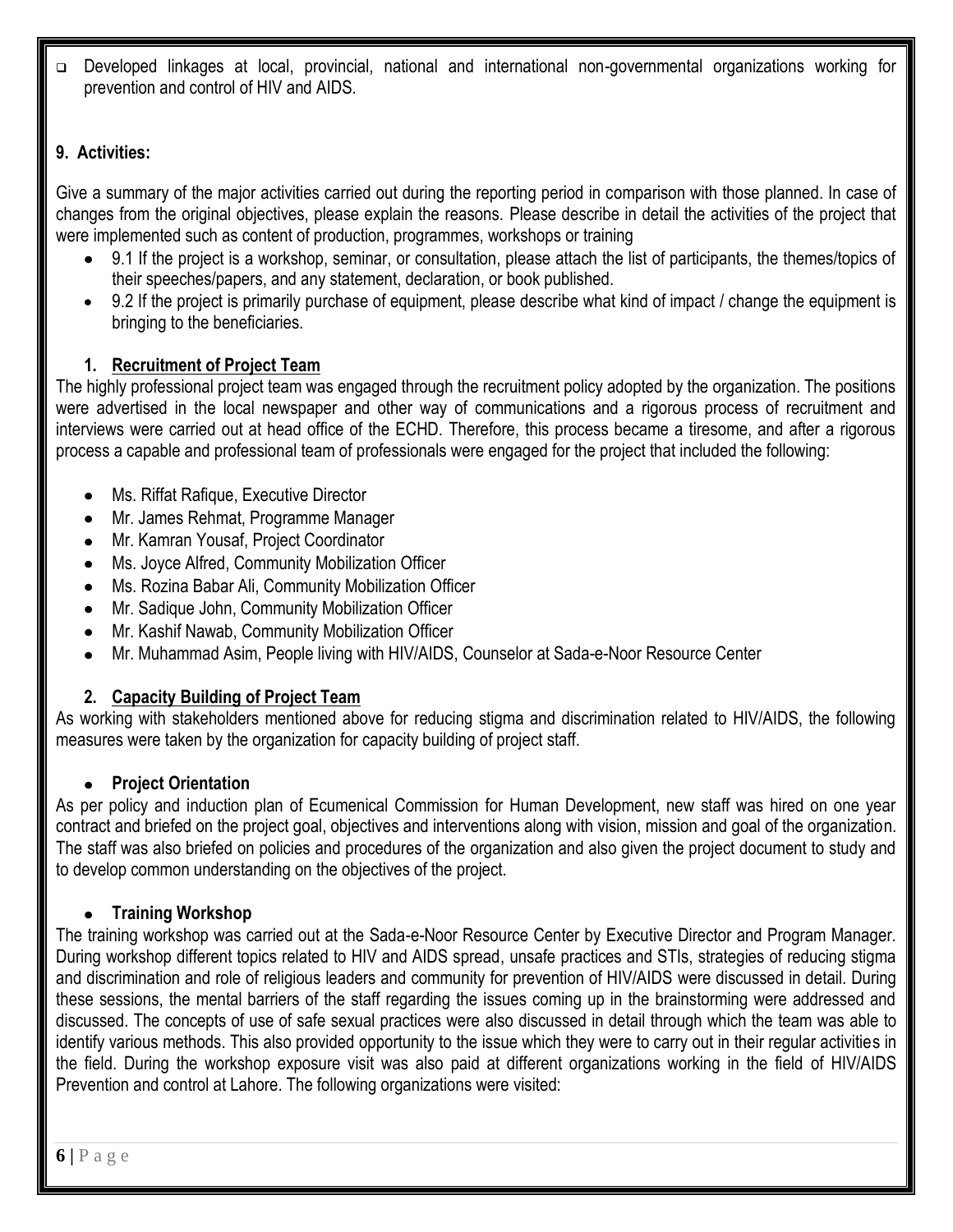- The Family Planning Association of Pakistan
- SATHI Foundation, a group of men having sex with men working on HIV/AIDS
- NARI Foundation, a group of female sex workers
- Life Plus & New Light AIDS Control Society, A groups of people living with HIV & AIDS

#### **3. Knowledge, Attitude & Practice Study on HIV/AIDS & related issues**

A KAP survey is a representative study of a specific population to collect information on what is known, believed and done in relation to a particular topic. KAP assessment is particularly important to help plan, implement and evaluate the Project FAITH Education courses delivered to the young people and teachers of religious educational institutes. The survey approach assesses the knowledge, beliefs and cultural values and practices relative to a particular topic. It could be used as sustaining the quality of interventions and can help the management to take appropriate measures accordingly. This study was carried out with the technical assistance of a renowned consultant Mr. Yunis Khuhsi. It was done to collect baseline data on existing social services available in the target areas. To assess existing knowledge, attitude, behavior and practices on HIV/AIDS related stigma and discrimination among religious youth and leaders. The specific objectives of the study are as follows:

- To inquire about the basic knowledge of religious youth and leaders about basic health and HIV/AIDS.
- To inquire about the sources of knowledge of the religious youth and leaders about HIV/AIDS related stigma and discrimination.
- To inquire about the level of knowledge of the religious youth and leaders about the ways and means of spread of HIV/AIDS.
- To inquire about the factors of discrimination and stigmatization against the people living with HIV and AIDS.
- To make recommendations for reducing discrimination and stigmatization against people living with HIV and AIDS and role of religious community.

During the KAP study, a social mapping was also carried out to identify the spots where the health related services are available to young people and community. This social mapping identifies the different facilities and opportunities exist in the project areas for young people. The social mapping was done in following Union Councils of Lahore:

| S#               | <b>Union Council #</b> | <b>Project Sites</b>  | <b>Existing Facilities</b>                   |
|------------------|------------------------|-----------------------|----------------------------------------------|
| 1.               | $UC 129 -$             | Q-Block Flats         | Basic Health Unit, Youth Clubs, Grounds,     |
|                  | Liagatabad             | Dilkushah Colony      | Religious Seminaries, Dispensary, CBOs       |
| 2.               | UC 130 - Kot Lakhpat   | Modern Colony         | Mother & Child Health Center, Youth Clubs,   |
|                  |                        | Saint Francis Colony  | Religious Seminaries, Dispensary, NGOs, FBOs |
| 3 <sub>1</sub>   | UC 134 - Kanchi Amer   | <b>Gulstan Colony</b> | Basic health Unit, youth clubs, women        |
|                  | Sidhu                  | Marriam Colony        | organizations, FBOs                          |
| $\overline{4}$ . | UC 141 - Nishter       | Awan Market           | Basic Health Unit, colleges, Religious       |
|                  | Colony                 | <b>Nishter Colony</b> | seminaries, youth clubs, grounds,            |
| 5.               | UC 142 - Youhanabad    | Youhanabad            | Basic Health Unit, colleges, Religious       |
|                  |                        | Asif Town             | seminaries, youth clubs, grounds,            |

The results of the courses in religious schools were assessed through KAP approach i.e. Knowledge, Attitude and Practices/Skills. For this purpose a questionnaire was developed having basic questions to assess the knowledge, attitude and skills of the religious schools students and teachers about self, attitude towards HIV/AIDS and stigma and discrimination and communication etc.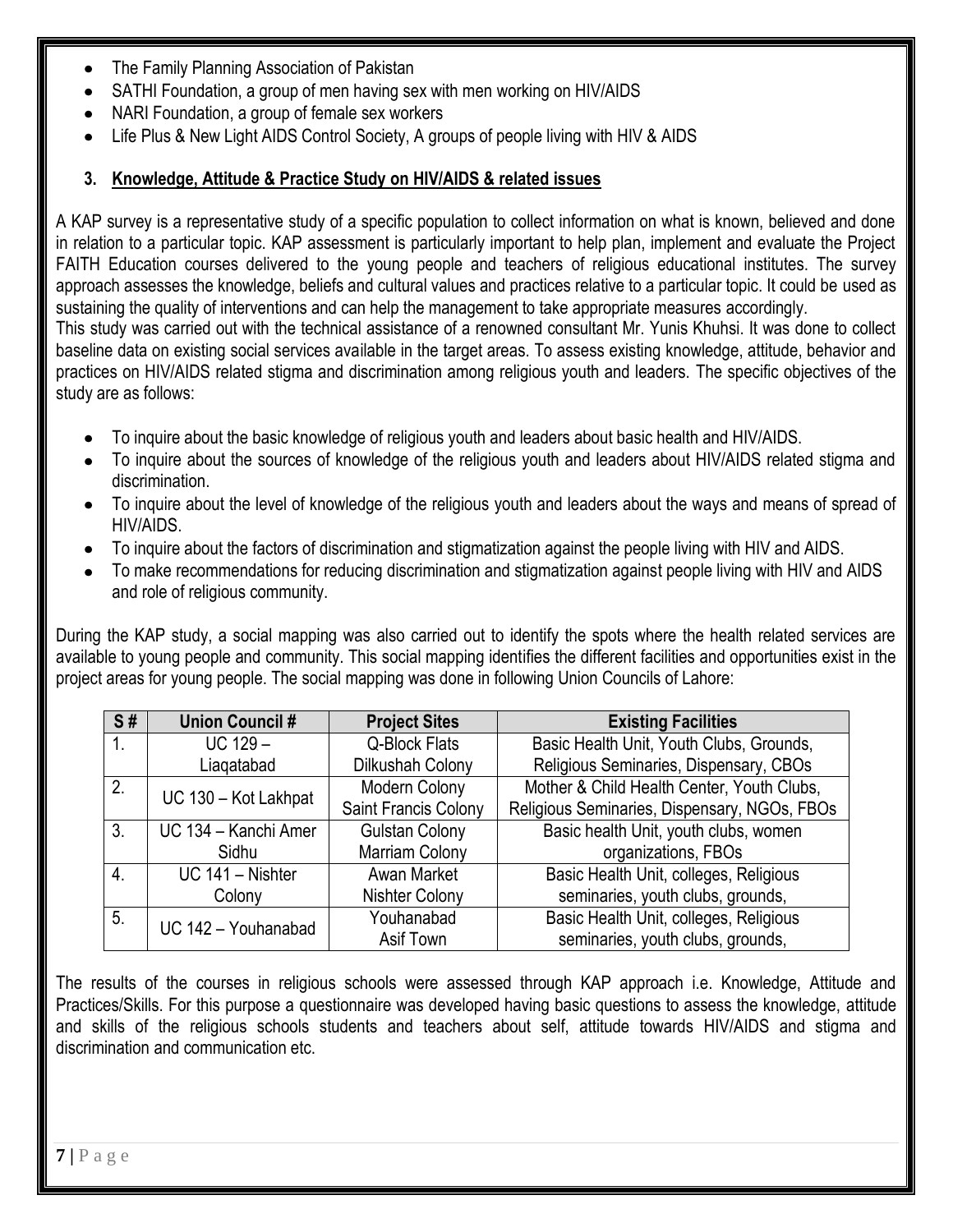

To assess the results of the curriculum imparted to students in religious schools of Lahore, pre and post tests were conducted by the implementing organization at five selected union councils. The data was analyzed using Statistical Package for Social Sciences (SPSS) software. Simple frequencies were taken using SPSS and then the frequencies were manually analyzed to assess the effects of HIV/AIDS education on both male and female students in religious schools. The major findings were included:

- The majority of the congregations are not ready to admit that Stigma and Discrimination exists
- Traces of stigma and discrimination could be noted but you needed to go deeper to find the practices and behaviors.
- Stigma and discrimination exist in forms of language and labeling of people living with HIV
- Stigma and Discrimination is perpetuated by lack of information and understanding of the causes and symptoms of HIV and AIDS.
- The faith community has not done much to create a forum for open discussions on HIV and AIDS related Stigma and Discrimination. Thus perpetuating the silence
- Religious leaders are not sufficiently educated on issues of HIV and AIDS within their congregations, even through policies and guidelines
- Theological orientations and practices are laden with judgementalism leading to increase in Stigma and Discrimination.

**Conclusion**: Given proper training, religious leaders can become strong allies in HIV/AIDS prevention and control programs focused on awareness creation, behavioral change, and the elimination of stigma and discrimination against people living with the virus.

**Recommendations**: It has been shown that religious leaders can play an important role in HIV/AIDS prevention in view of their influence and acceptance among their respective congregations; it is thus critical to meaningfully involve them in prevention and care and support endeavors. Development of culture- and religion-specific training materials to empower them and provision of technical support are crucial strategies.

Religious leaders are found to participate most actively at the beginning of the program and less during later stages. Most leaders were active in communities beyond their immediate jurisdiction and are most effective in rural communities. The majority of them spoke openly to their congregations about HIV/AIDS, with only a few reluctant to discuss this topic in churches and mosques. According to the communities, investigators' observations, and the religious leaders themselves, leaders were very effective in breaking the silence, overcoming various misconceptions about HIV/AIDS, and addressing the stigmatization problem. Nevertheless, sensitive subjects such as sexual transmission of HIV and use of condoms proved difficult to discuss.

#### **4. IEC Material Development**

HIV/AIDS remains un-curable, only marginally treatable, and yet completely preventable. In spite of encouraging statistics on AIDS awareness, incidence is likely to continue rising due to complacency and failure in behavior change. As long as cultural norms around sex and sexuality, health seeking behavior, attitudes towards people living with HIV/AIDS and others do not change, the messages in the campaigns against AIDS will continue to be of limited effect.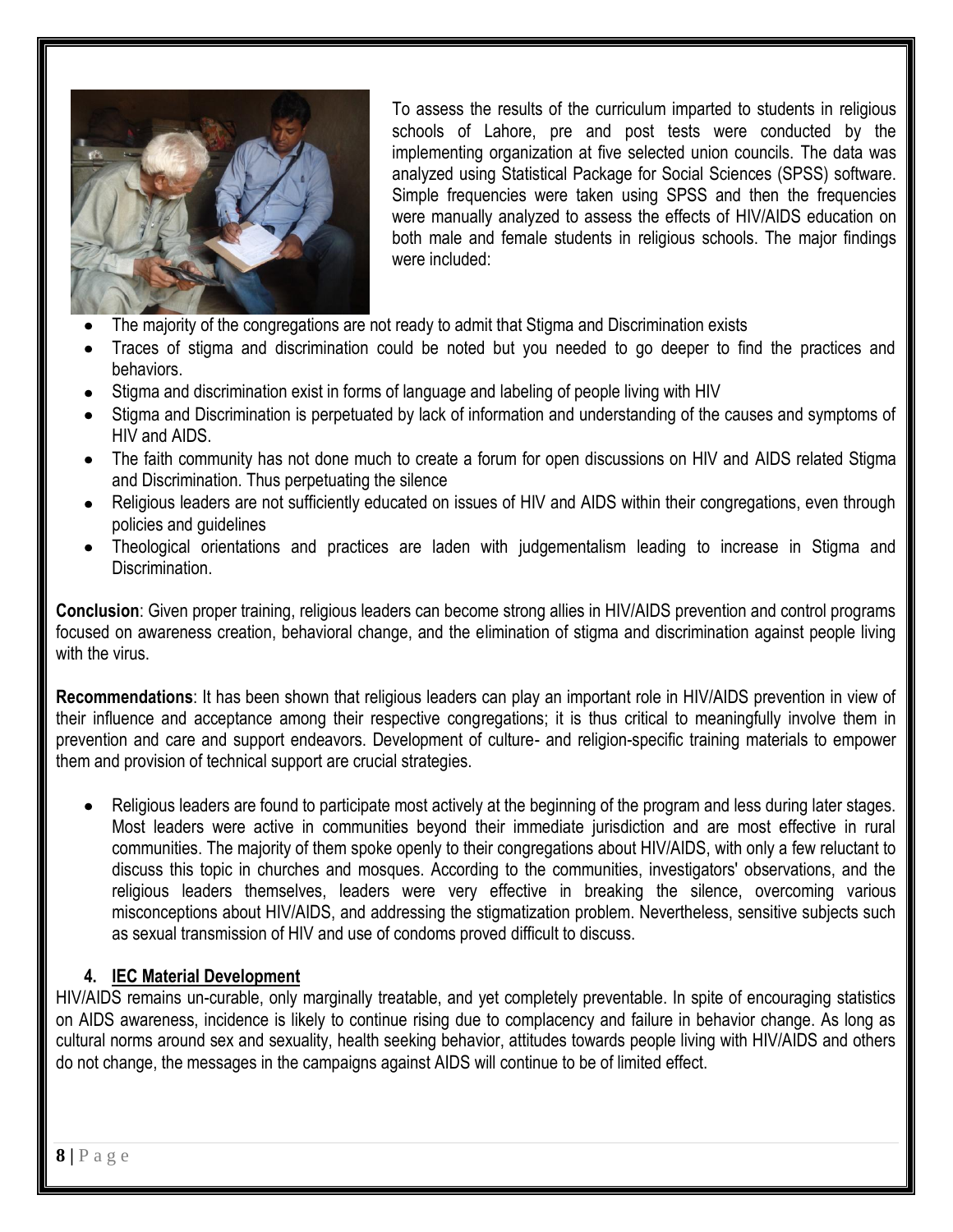

Ecumenical Commission for Human Development have conclusively demonstrated that information, education and communication (IEC) interventions that are reflective of and responsive to local cultures and conditions are far more effective than approaches reflecting western contexts. This is particularly true in the area of HIV prevention programmes for targeting groups. The major problem with past approaches is that they do not adequately address the complex socio-cultural context that targeting groups live in and that affects their reproductive behavior. Many target groups do not have the power to make independent decisions regarding their sexuality because they live in social environments, which are not always conducive to independent decision-making.



IEC materials comprise a wide range of brochures, posters, information leaflets and booklets. This material is increasing the knowledge regarding HIV and AIDS as well as also reducing stigma and discrimination in the society. ECHD facilitates target groups to play an important role in the collecting information, designing and development, production and dissemination of IEC materials in their respective target schools. The IEC material included brochures, poster and booklet to enable us for a positive changed in the community. The IEC materials develop by government and over organizations was also distributed duration the interventions of the project.

#### **5. Interfaith Dialogue**

Religion and religious leaders have great influence in our project target areas and making a positive contribution to ongoing debates on HIV/AIDS and other Health related issues. A high percentage of the population is participating in faith-based activities. ECHD is playing a meaningful and far-reaching role in the development process, especially where religions collaborate closely with policy-makers and grassroots organizations and institutions. ECHD believe that working across religions is a key to response the crisis that confronts us all. We understand that churches, mosques, temples and others work together, they can disseminate information about HIV to the broadest possible cross-section of the population, thus reducing the risk of leaving out isolated groups, be time and cost effective, because they use social networks that are already well established and eliminate inconsistency between the religions in the messages that are communicated about HIV and AIDS.



The interfaith dialogue also develop, between different faith traditions, a critical mass of knowledge to influence decision and policy-makers, empower women to raise HIV awareness, challenge gender stereotypes and improve their decision-making power in communities, by involving them in HIV education, prevention and care and use People Living with HIV and AIDS as role model to challenging stigma and promoting nondiscrimination at community level.

**9 |** P a g e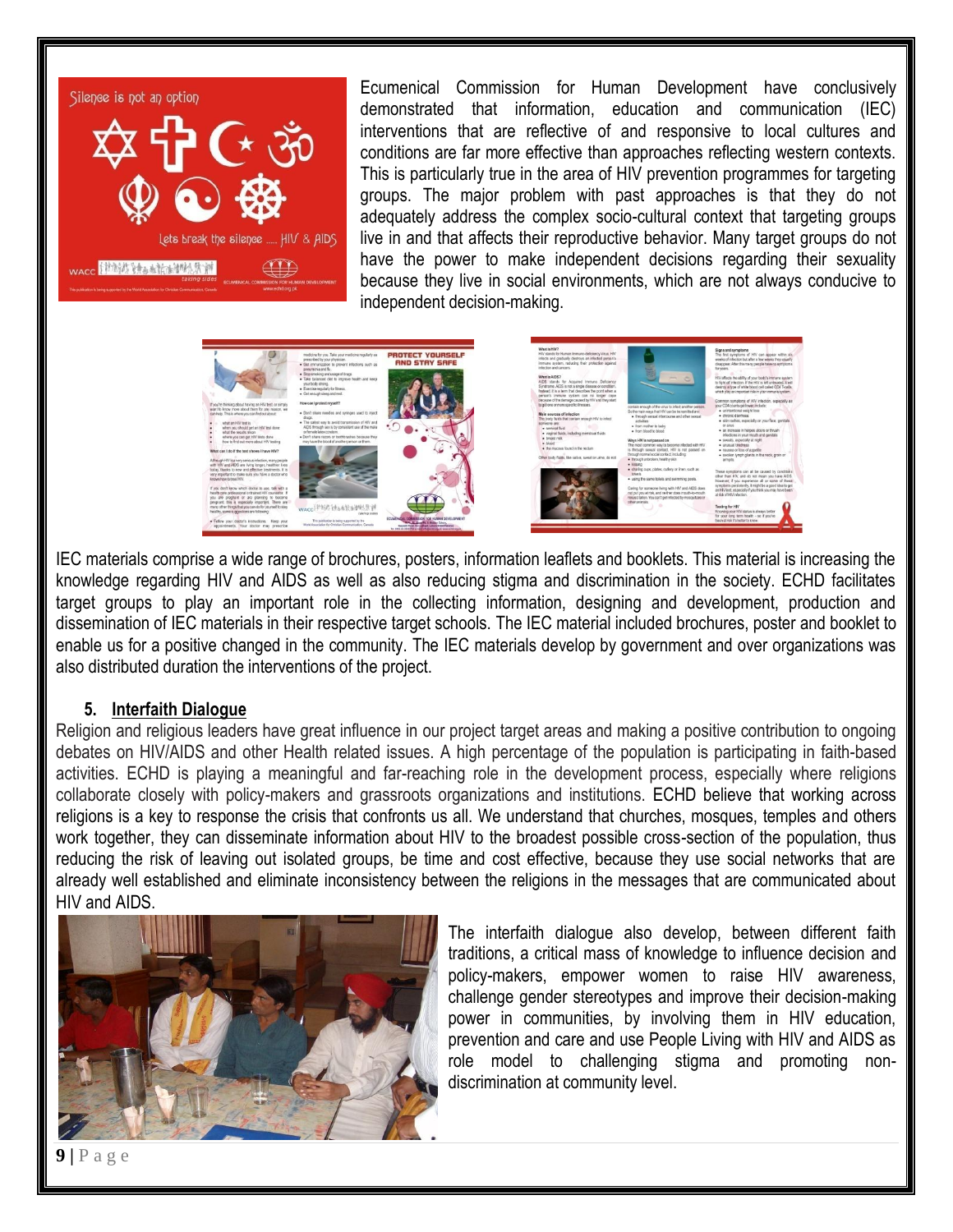During the project life, interfaith dialogue technique was used as a platform for young people and religious leaders of different faiths and communities to get together and exchange their opinion regarding HIV/AIDS and reducing stigma and discrimination. Total of eight (8) dialogues were organized to share and explore such values, religious teaching, cultures and tradition for human dignity and respect. The contents of the interfaith dialogue included the following;

| S# | <b>Topic of Performance</b>                                       | <b>No. of Beneficiaries</b> |
|----|-------------------------------------------------------------------|-----------------------------|
|    | Communication and Leadership skills                               | 44                          |
| 2  | Concept of Basic Health/Disease and HIV and AIDS and religion     | 42                          |
| 3  | Faith based approach to prevention and control of HIV and AIDS    | 38                          |
| 4  | Strategies for reducing stigma and discrimination                 | 40                          |
| 5  | Reducing HIV/AIDS stigma and discrimination and religious leaders | 44                          |
| 6  | People living with HIV & AIDS and Role of religious leaders       | 42                          |
| 7  | HIV & AIDS, Religious Leaders and Vulnerable Communities          | 45                          |
| 8  | HIV & AIDS, Male & Female Sex Workers & Religious Leaders         | 42                          |
|    | <b>TOTAL BENEFICIARIES</b>                                        | 337                         |

# **6. Performing Art**

Performing art is a tool to raise awareness for the prevention of HIV and AIDS among target communities along with young people and religious leaders. We are in agreement with our local partner "**Kawish Resource Center**", which has the theatre groups and spread the message by conducting eight interactive theatre performances both at World AIDS Day and International Candle Light Memorial Day. These performances were designed to raise awareness and reducing stigma and discrimination and also challenge to local communities and religious leaders to take appropriate steps and action to help people living with HIV and AIDS. These performances also encourage to religious leaders to change their behavior and male love and caring response towards people living with HIV and AIDS. The following performances were organized:

| S#             | <b>Topic of Performance</b>                                   | # of Beneficiaries |
|----------------|---------------------------------------------------------------|--------------------|
|                | Basic of HIV/AIDS. Role of community                          | 135                |
| 2              | HIV/AIDS related stigma & discrimination on World AIDS Day    | 165                |
| $\mathbf{3}$   | HIV/AIDS related stigma and discrimination at community level | 154                |
| 4              | HIV/AIDS and role of stakeholders at community level          | 127                |
| 5              | HIV/AIDS & PLWHA on International Candle Light Memorial Day   | 133                |
| 6              | HIV/AIDS related stigma and discrimination at community level | 121                |
| $\overline{7}$ | Reducing stigma and discrimination of HIV/AIDS at community   | 119                |
| 8              | Young People and HIV/AIDS                                     | 133                |
|                | <b>TOTAL BENEFICIARIES</b>                                    | 976                |

## **7. Film documentary**

The documentary "**Faith in Action**" is comprises on the series of the sermons of religious leaders in response to reducing stigma and discrimination and prevention of the disease at local level. It monitors the activities and the efforts in such area, necessary to mobilize as many leaders as possible for more proactive effective policies, and creating enabling environment for People Living with HIV and AIDS. Religious leaders are thought to be the most influential in changing the hatred in the current religious discourse, into a more positive and humane discourse, through their heavenly based messages. The documentary was also on aired at local cable networks in target areas of the project and the community responds it positively.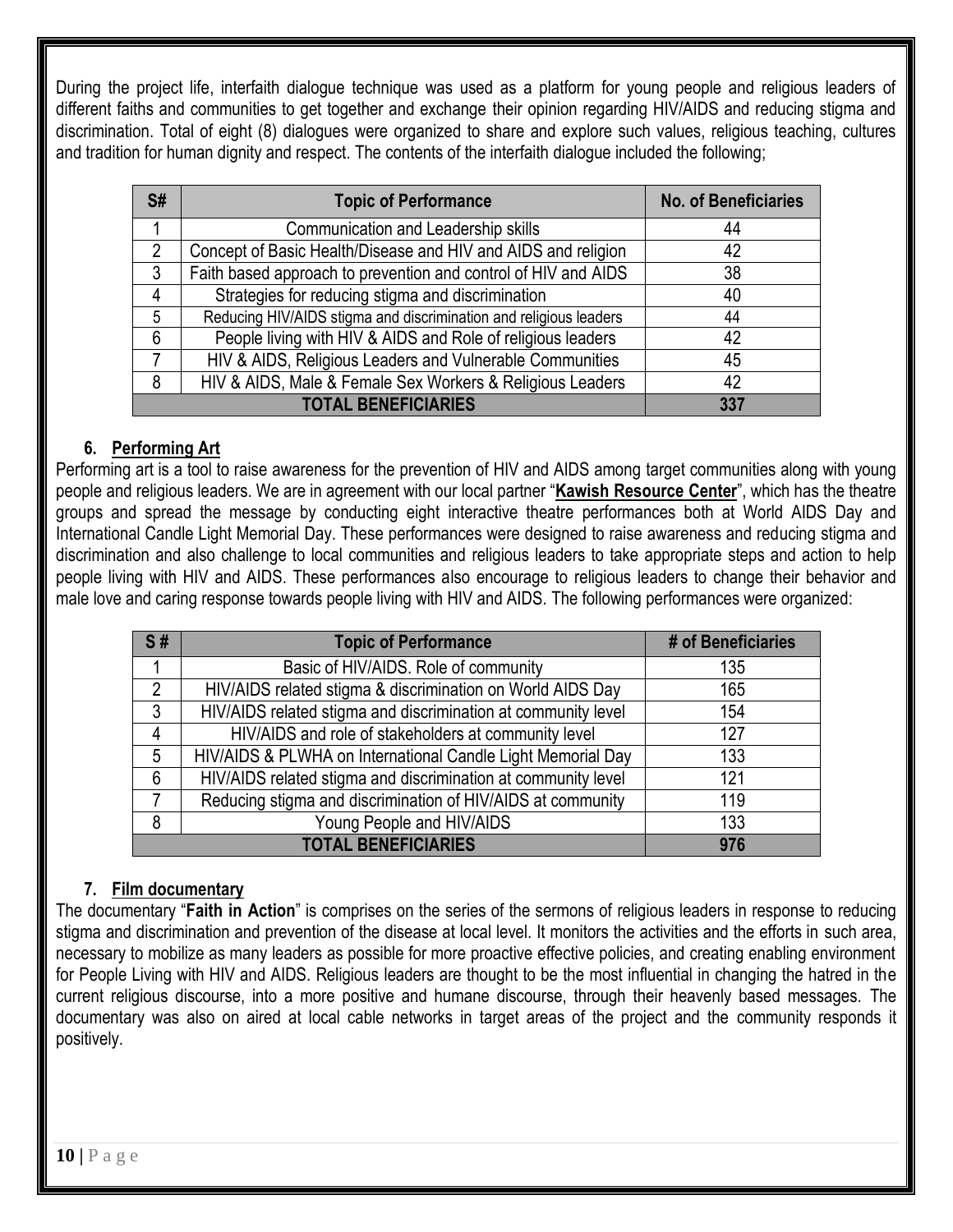#### **8. HIV/AIDS Conference**

Ecumenical Commission for Human Development was organized a conference on the theme of "Reducing Stigma and Discrimination, HIV/AIDS and role of Religious Community" with a focus to uniting youth and religious leaders of different faiths for ensuring their meaningful participation in the prevention and reducing the stigma and discrimination in relation to HIV and AIDS in the country.

youth and religious leaders.

#### **9. Advocacy Seminar**





While taking it in view the thinking style of the general population it is find that the general population is feared of the HIV/AIDS that is why their attitudes cause stigma and discrimination of HIV positive persons and they are ignored in the society and they are not given human status in the society and in the family as well. Therefore, it is in accordance with the project interventions to aware the general population so that they hate HIV/AIDS disease but love positive people because they need our support which will reduce stigma and discrimination. During the project life, we were organized three advocacy seminars as following:

| S# | <b>Topic of Advocacy Seminars</b>                                                                     | # of Beneficiaries |
|----|-------------------------------------------------------------------------------------------------------|--------------------|
|    | HIV/AIDS and People living with HIV and AIDS                                                          | 151                |
|    | Reducing Stigma and Discrimination & Care and Support<br>Services for People Living with HIV and AIDS | 177                |
|    | HIV/AIDS and Role of Religious Leaders                                                                | 169                |
|    | <b>TOTAL BENEFICIARIES</b>                                                                            | 497                |

#### **10. Training Workshop**

Capacity Building Training workshops were conducted by involving religious leaders and young people of all ages both men and women, with a theme "reducing stigma and discrimination towards HIV and AIDS" explaining preventive measures and methodologies. Young people and religious leaders are keen interested to learn more about HIV/AIDS. A number of young people and religious leaders and students were attended these workshops, but due to social taboos, some people are reluctant to talk openly on this topic, as people only have the concept of sex activities when they come across the term HIV/AIDS. Therefore, a series of four training workshops were conducted comprising an average of 25 participants from the local community on the following topics: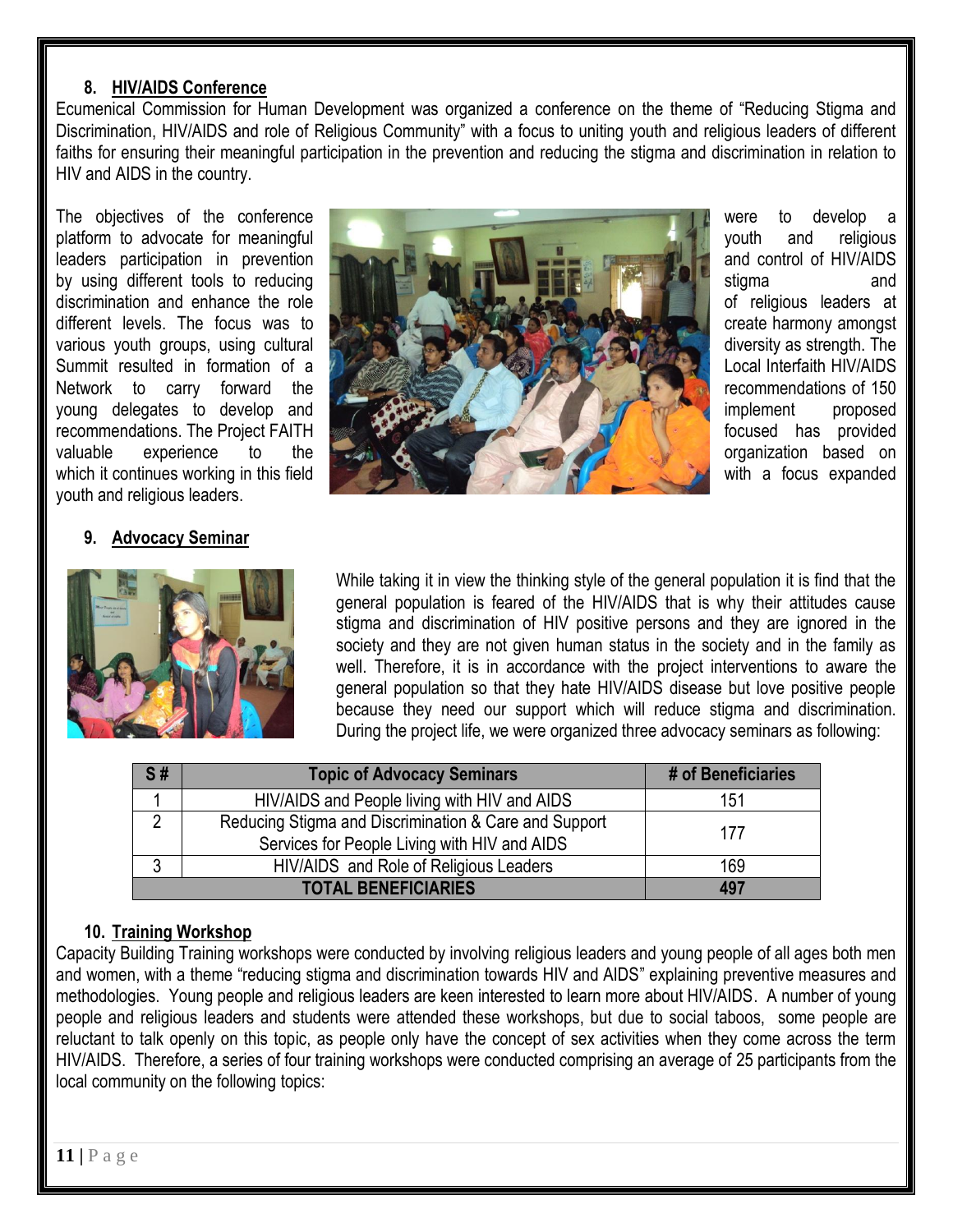| S#                         | <b>Topic of Training Workshop</b>                            | # of Beneficiaries |
|----------------------------|--------------------------------------------------------------|--------------------|
|                            | Teaching Religious Leaders to Communicate Young People       | 24                 |
| $\mathfrak{p}$             | Guidelines for Reducing Stigma and Discrimination & Care and | 25                 |
|                            | Support Services for People Living with HIV and AIDS         |                    |
| ົ                          | HIV/AIDS and Role of Religious Leaders                       | 24                 |
| 4                          | HIV/AIDS and Young People as "Peer Education"                | 23                 |
| <b>TOTAL BENEFICIARIES</b> |                                                              | 96                 |





**10. Was the project successful? (If possible, please give measurable indicators.)**

| <b>CONTENT OF KNOWLEDGE</b>                                                                                                                | % BEFORE<br><b>PROJECT</b> | % AFTER<br><b>PROJECT</b> |
|--------------------------------------------------------------------------------------------------------------------------------------------|----------------------------|---------------------------|
| Knowledge - Religious leaders & Young People can correctly identify                                                                        |                            |                           |
| Two ways that HIV infection is transmitted                                                                                                 | 47                         | 89                        |
| Three ways to prevent transmission of HIV infection, including use of<br>condom                                                            | 46                         | 82                        |
| The increased risk of transmission of HIV infection through sex with<br>injecting drug users                                               | 39                         | 72                        |
| That the use of condom during anal sex (of course vaginal sex also) can<br>prevent the occurrence of other sexually transmitted infections | 41                         | 79                        |
| At least three sites for obtaining condoms and water based lubricants                                                                      | 31                         | 80                        |
| A local clinic or private doctor that provides treatment for sexually<br>transmitted infections                                            | 29                         | 74                        |
| The location of a center for voluntary counseling and testing services                                                                     | 15                         | 83                        |
| Attitudes - Religious leaders & Young People express positive attitudes towards                                                            |                            |                           |
| Personalized risk of HIV infection                                                                                                         | 33                         | 76                        |
| Risk of HIV and other sexually transmitted infections through sex with<br>multiple sex partners                                            | 41                         | 89                        |
| Their own use of condoms in sex with multiple partners                                                                                     | 32                         | 90                        |
| The use of condom by fellow individuals                                                                                                    | $\overline{37}$            | 88                        |
| Getting prompt treatment for symptoms of sexually transmitted infections                                                                   | $\overline{34}$            | 84                        |
| Avoid having sex with injecting drug users                                                                                                 | $\overline{32}$            | 92                        |
| Know to be an injecting drug users                                                                                                         | 38                         | 82                        |
| Getting tested for HIV sero-status                                                                                                         | $\overline{36}$            | 72                        |
| <b>Skills - Religious Leaders and Young People can</b>                                                                                     |                            |                           |
| Demonstrate correct use and disposal of a condom                                                                                           | 27                         | 78                        |
| Explain two ways of convincing client or partners to use a condom and<br>water-based lubricants.                                           | 24                         | 80                        |
| $12   P \text{ a } g \text{ e}$                                                                                                            |                            |                           |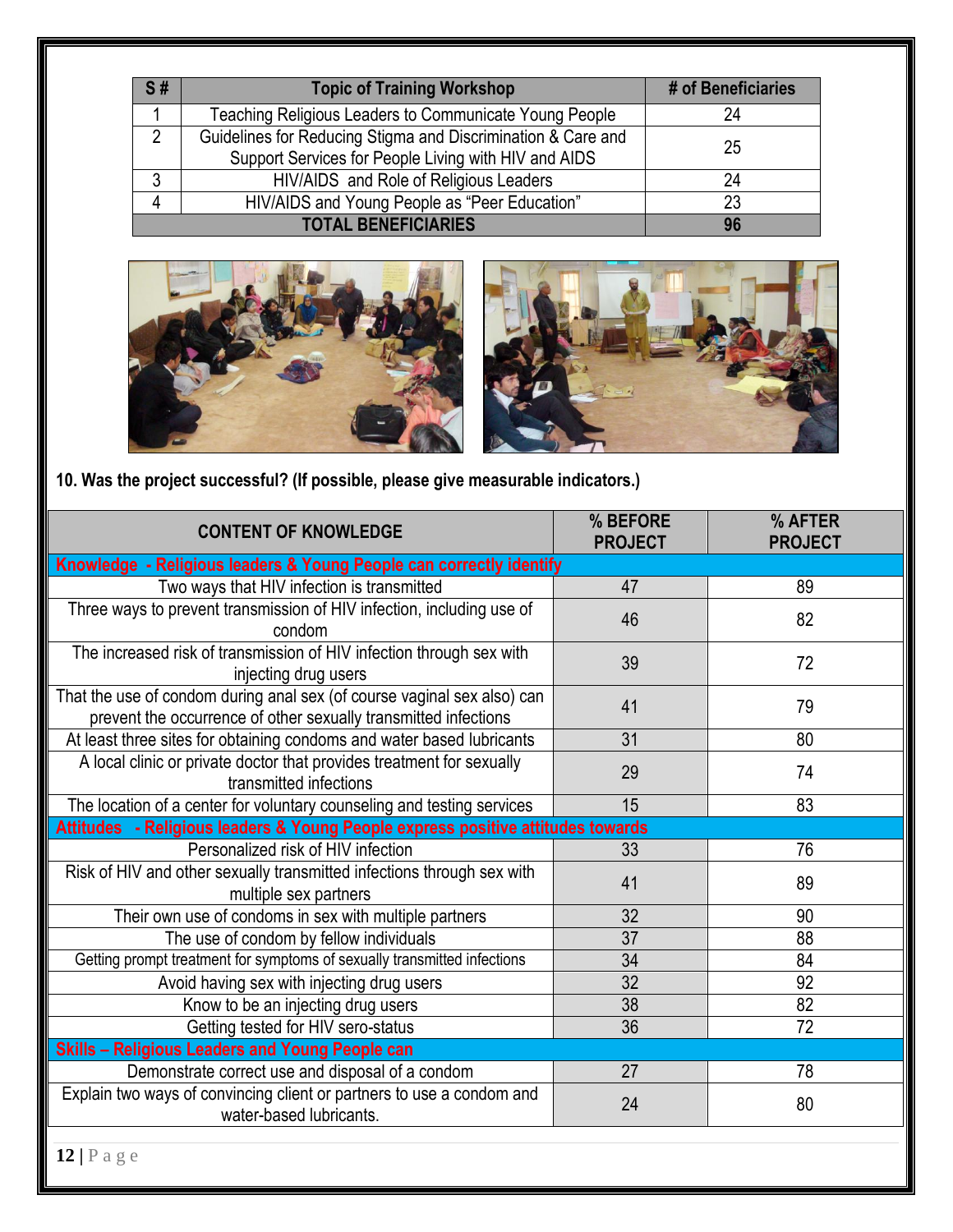**11. Project Beneficiaries:** Please describe the actual direct beneficiaries and indicate the number of women and men. Please also mention any indirect beneficiaries.

The primary beneficiaries of the project are the more than 500 young people of different religious institutes, religious leaders of different congregations, people living with HIV and AIDS, media representatives and government and civil society representations, who obtain the advanced information and knowledge, regards HIV and AIDS and related discrimination and stigma. These trained young persons and religious leaders now able to source for latest information and in a better position to guide people at grass root level.

The secondary beneficiaries of more than 3,000 are the target communities of five union council's congregations, youth groups, church women organizations, students of religious institutions, media representatives, government officials and local civil society organizations working on health and related issues. They have updated information, knowledge and regular access to the services e.g. voluntary counseling, HIV testing and referral services for sexually transmitted infections. These secondary beneficiaries now easily communicate with congregations and train the local leaders on HIV/AIDS and related stigma and discrimination of the disease.

Local civil society organizations started new grassroots initiatives which are contributing to the general improvement of the quality of life of the people in the target communities. Trained health activists and local potential community leaders are future parents and decision makers in their homes and surrounding communities. The training skills prolonged access to these facilities and continuing to benefit not only men and women but also their children and other members in their families as well as other community groups and congregations.

#### **12. How have the beneficiaries reacted to the programme activities? What were the impacts of the project and different effects on women and men in the project?**

## **Rev. Rana Ajmal Jacob, District Superintendent, Diocese of Raiwind,**

When I see the devastation that HIV and AIDS are wreaking across the country, I can understand why people talk of losing hope. My wife and I have seen evidence of this terrible scourge in Lahore, Karachi, Peshawar, Sargodha, Faisalabad, Gujarat and number of other districts. Families and communities are in the grip of an appalling pandemic which is gnawing away at the very fabric of society.

But there *is* hope, even in remote communities decimated by disease and largely overlooked by the rest of humanity. I have seen it first-hand. And much of this hope lies in the hands of Pakistani churches and organizations which, for years, have been on the front line of care for thousands of people living with HIV and AIDS. For these people of faith, hope is not abstract: it's something practical and powerful. It is seen when someone holds a child's hand as his mother slowly slips away; and it is seen when a church leader risks his reputation by having an HIV test and sets the example for others to do the same.

The churches and their vast networks of volunteers are one of the few groups which are wrestling with the pandemic at lose quarters every single day. And yet they receive little recognition and scant funding from outside sources; in some cases churches' capacity is being stretched to breaking point.

And yet churches are also part of the problem. Many people of faith need to think long and hard about the part they have played in feeding the stigma and discrimination surrounding HIV and AIDS. Churches represent vast untapped potential to change behavior and attitudes. If we put our own house in order and if we are properly resourced and trained, churches and other faith groups could become one of single most effective strategies for tackling the pandemic.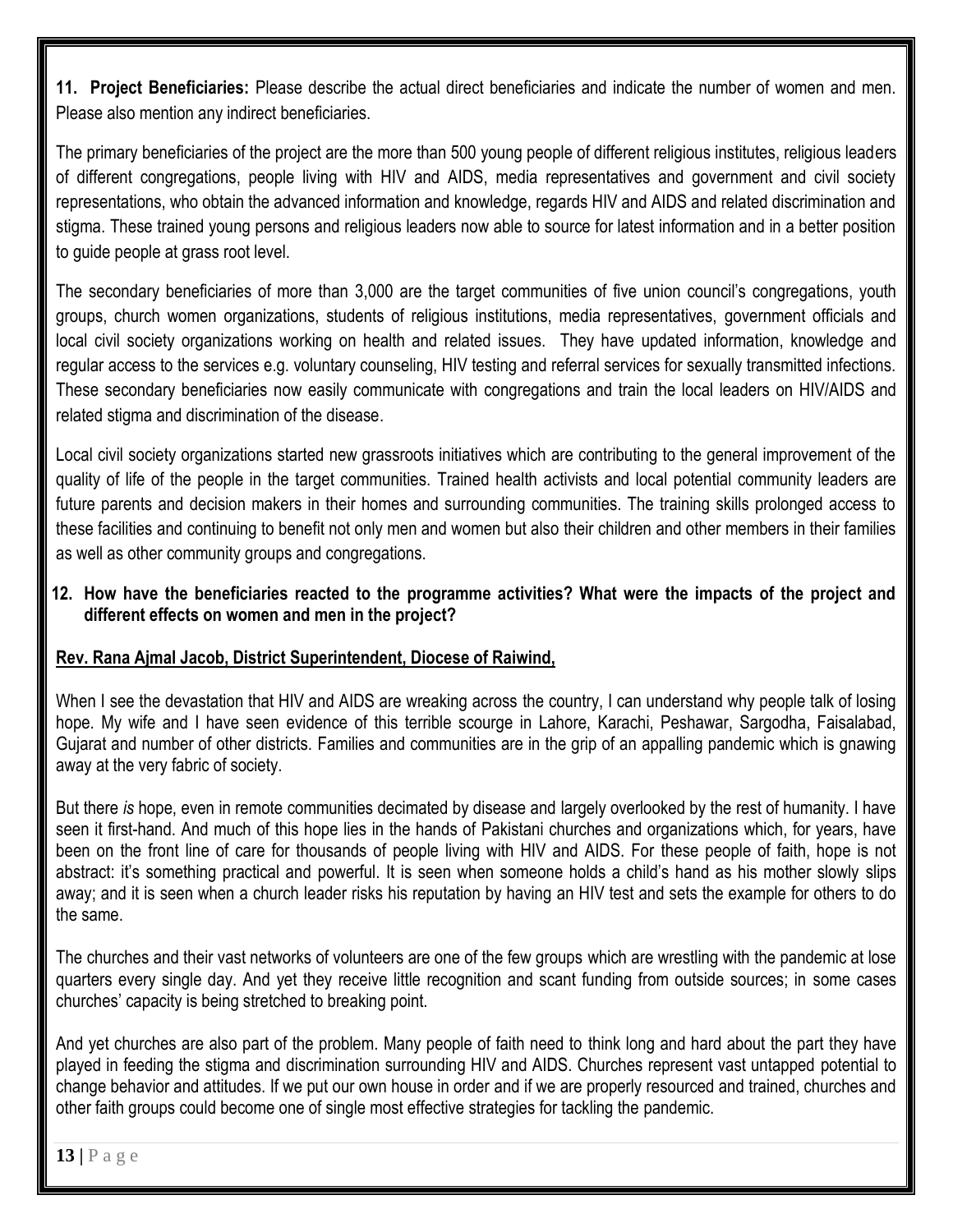We are at a critical juncture: we have international targets for halting the relentless march of HIV and AIDS, and a consensus among donors and governments that this is a real possibility. The funding and political will are falling into place. The challenge now is to ensure that international action translates into results in the worst-hit areas – and in this, I believe, churches have a crucial role to play.

## **Sister Mercedes RJM, Convent of Jesus & Mary**

'[Churches] must bear a heavy responsibility in relation to the crippling issue of stigma, and its attendant problems of fear, denial and silence, which too often prevent treatment just as for any other disease.

We have too often espoused destructive theologies that inexorably link sex and sin and guilt and punishment. We must take the lead in overturning these distortions. Of course we must uphold sexual morality, but we must do so in a way that gives people, especially the young, a holy, healthy and holistic view of life, not merely a list of 'don'ts'. We must also do so in a way that does not allow people to be marked out, labeled, judged and ostracized.

Too often it is the faithful wives of unfaithful husbands who are most at risk – and their children, whether infected or affected, also suffer through no fault of their own from belonging to stigmatized families. Yet our Christian tradition teaches us to give special care to abandoned women, widows and orphans.

Stigma has become the silent killer: it decimates families, who cannot speak to each other about the illness in, their midst. Stigma brings fear of alienation and rejection. People shun testing and even exclude themselves from treatment, since this would give the game away. So, often unwittingly, they continue to spread infection.

If we are to defeat this 'sleeping giant' we must break the silence and end the stigma. We must ensure we are no longer part of the problem and instead help lead the solution.'

## **13. Outcome and Outputs of the project: What has your project achieved and what has changed?**

If your project produced media, please send a sample copy of audio/video cassettes, CD, VCD, or DVD and label it with title, duration, language used, and date of production. If you can, please send photos with informative captions (digital photos, if possible), newspaper/radio clips, homepage links, etc.

Ecumenical Commission for Human Development was developed different training manuals, which we used in training workshops are following:

## **Training Manual: Teaching Adults to Communicate with Youth from a Christian Perspective**

The church has long been a safe environment that organizes and sponsors activities for young people. Christian institutions are places where moral values are formed and strengthened, self-esteem is cultivated, and life's lessons are taught using the Bible. In the public health field, research has found that a connection to religion is a protective factor for youth in terms of healthy behaviors in the future. Youth often go to church and expect direction and leadership from adults. Yet, many adults in Christian communities need training and resources in order to feel prepared to provide guidance to youth about reproductive health, including the prevention of HIV.

To address the needs of adults who wish to provide accurate public health information in collaboration with faith-based organizations, Ecumenical Commission for Human Development has produced "*Teaching Adults to Communicate with Youth from a Christian Perspective"*. This manual has two purposes: 1) to educate adults about reproductive health and HIV issues and 2) to help adults learn how to communicate with youth about these issues within the context of shared faith.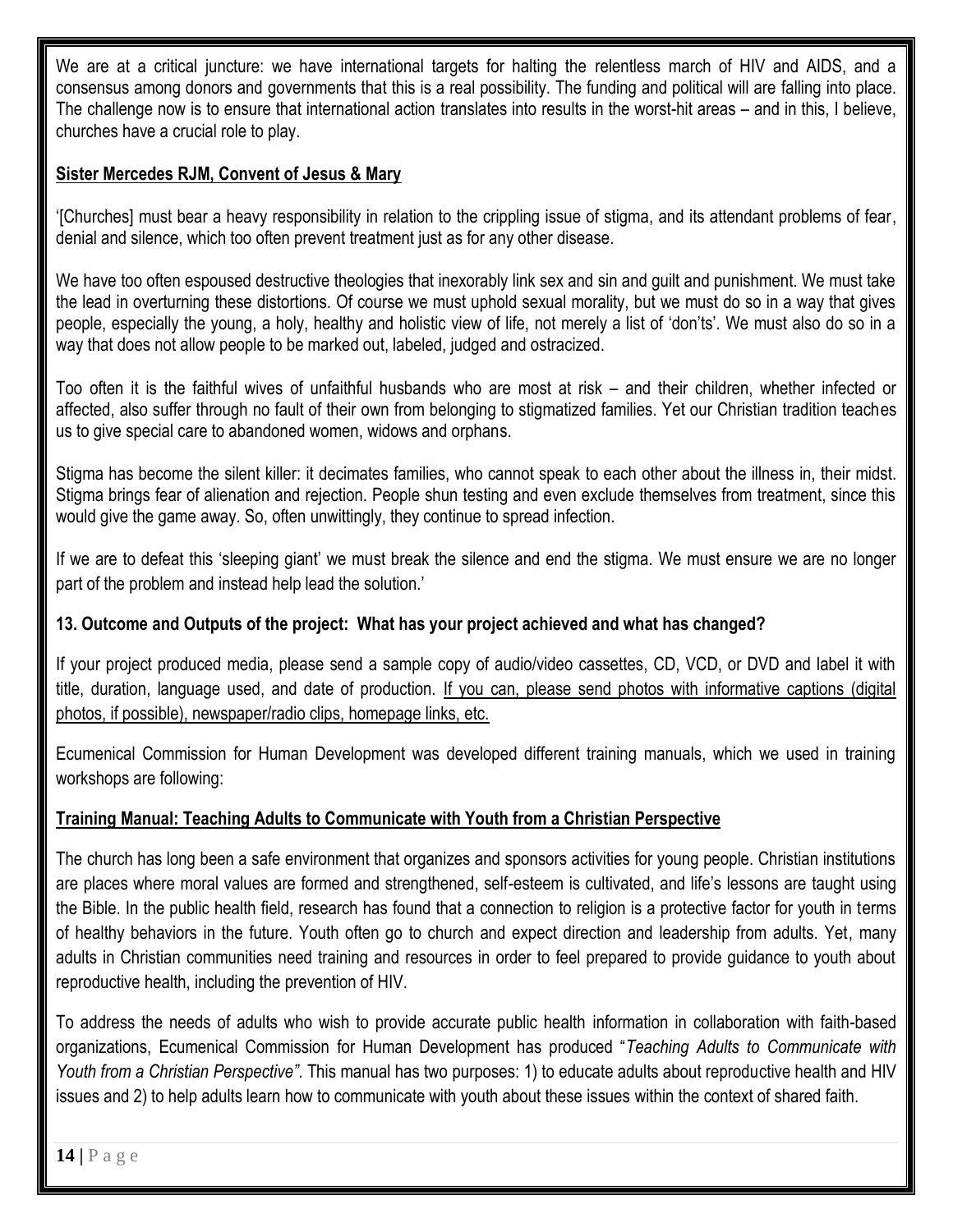The manual is intended to encourage open discussion about sexuality, reproductive health, and HIV in the context of faith communities. It provides a forum to clarify Christian values around reproductive health and HIV prevention, while providing accurate technical information on these topics. The contents of the manual are following:

# **Introduction**

- Section 1 Skill to Communicate with Young People
- Section 2 Five CFLE Communication Steps
- Section 3 Sexual Development of Boys
- Section 4 Sexual Development of Girls
- Section 5 Menstruation
- Section 6 Preparing for Reproduction
- Section 7 Sexual Desire
- Section 8 Sexually Transmitted Infections
- Section 9 HIV and AIDS
- Section 10 ABCs of HIV Prevention
- Section 11 Voluntary Counseling and Testing
- Section 12 Ten Ways Young People Can Avoid Unwanted Sex
- Section 13 Helping Youth Choose Abstinence before Marriage
- Section 14 Common Drugs and Alcohol
- Section 15 Healthy Relationships
- Section 16 Helping Young Couples Understand Faithfulness
- Section 17 Preparing for a Baby
- Section 18 Fertilization
- Section 19 Pregnancy
- Section 20 Family Planning

Additional Sources for Reflections

## **Training Manual: Guidelines for reducing stigma and discrimination and enhancing care and support for people living with HIV and AIDS**

This training manual aims to provide guidelines on HIV and AIDS stigma reduction strategies for use by non-governmental organizations and the communities that they work with. The guidelines cover four thematic areas:

- Stigma and the family
- Stigma in faith based organizations
- Stigma in the workplace
- Stigma in the media/communication

The guidelines have been developed to contribute information to support organizations working to achieve the following results:

- Reduce stigma and discrimination in the Family through attitude changing education that enhances care and support for people living with HIV and AIDS
- Broader and increased involvement of faith based organizations in the fight against HIV and AIDS, in order to contribute to the reduction of HIV/AIDS prevalence, and the restoration of positive values in society.
- Create a workplace environment that encourages prevention, treatment and care, promotes voluntary counseling and testing and is supportive to all workers irrespective of their HIV and AIDS status.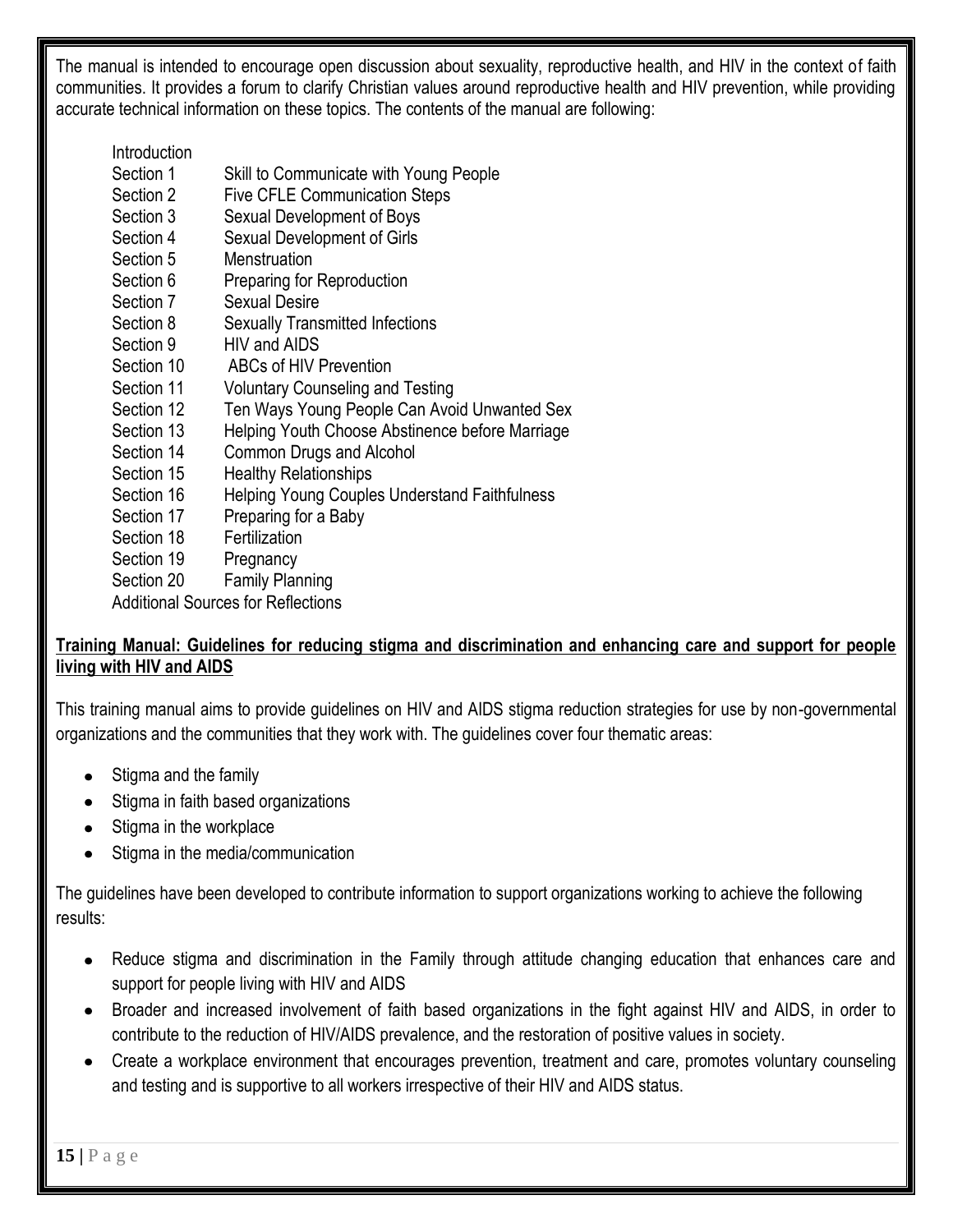Increase the capacity of National Networks to use the Media, social networks, Media personnel and all forms of communication in raising awareness and promoting action to challenge HIV and AIDS related stigma and discrimination.

# **14. Evaluation**

• 14.1 What were the results of evaluating the project?

Pakistan is the second largest country that stands a few steps behind India and Nepal in terms of HIV epidemic. Despite many efforts, the HIV infection rate has increased significantly over the past few years and in fact, the country has moved from a low prevalence to concentrated epidemic with HIV. HIV & AIDS epidemic which has given rise to life threatening infections and lastly the Stigma and Discrimination, which has proved to be the biggest challenge. To fight against stigma and discrimination, Ecumenical Commission for Human Development decided to conduct the project final evaluation and take steps in addressing it. The evaluation aimed at unveiling HIV and AIDS related stigma and discrimination being perpetuated within the faith communities in order to contribute to the prevention of spread of HIV and mitigate the impact of AIDS.

The evaluation was qualitative and five operational union councils were covered basing on their Religious, cultural and socio-economic diversity. These union councils were Kot Lakhpat, Youhanabad, Nishter Colony, Kanchi Amer Sidhu and Atari Darbar. Key informant interviews were conducted for the different categories (Religious leaders) focus group discussions (Men, Women, PLWAs, Youth) and individual interviews. Data was collected by use of PRA tool. The tools included Semi structured interviews, structured interviews and direct observation. A total of one month was devoted for consultations and discussions with different groups of respondents in each union council. A total of 150 people were interviewed, 5 focus groups discussions were held.

The major findings were included:

- The majority of the congregants are not ready to admit that Stigma and Discrimination exists
- Traces of stigma and discrimination could be noted but you needed to go deeper to find the practices and  $\bullet$ behaviors.
- Stigma and discrimination exist in forms of language and labeling of people living with HIV
- Stigma and Discrimination is perpetuated by lack of information and understanding of the causes and symptoms of HIV and AIDS.
- The faith community has not done much to create a forum for open discussions on HIV and AIDS related Stigma and Discrimination.
- Religious leaders are not sufficiently educated on issues of HIV and AIDS within their congregations, even through policies and guidelines
- Theological orientations and practices are laden with judgementalism leading to increase in Stigma and Discrimination.

The final recommendations were;

- The faith communities are best placed to provide accurate, unbiased information, ways should be identified to ensure frequency and regular provision of HIV and AIDS related information to dispel myths, fears and anxiety on issues of Stigma and Discrimination
- Policies should be introduced and implemented to the faith communities in relation to the National AIDS Framework and global principles on PLWAs
- There should be greater empowerment of PLWAs and involvement in activities.
- Faith communities should collaborate and network with other stakeholders in the fight against HIV and AIDS.
- Religious leaders have to be trained for theological transformation and practices so as to enable them to fight HIV and AIDS and assist in the mitigation.